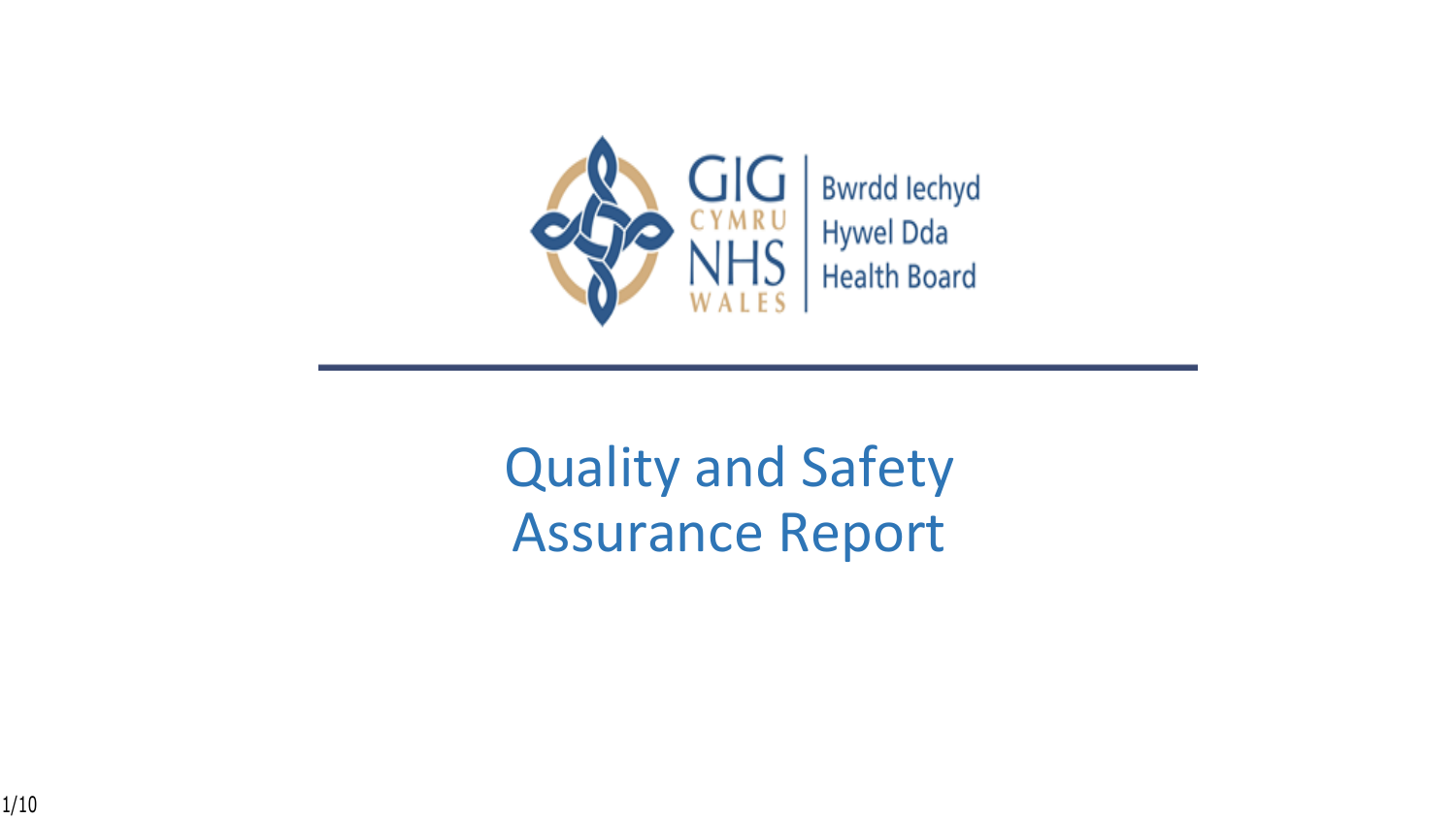#### **Situation**

- The purpose of this report is to provide the Quality, Safety and Experience Assurance Committee (QSEAC) with an overview of quality and safety across the Health Board.
- The Health Board uses a number of assurance processes and quality improvement strategies to ensure high quality care is delivered to patients.
- The Quality Improvement (QI) team has been deployed, since February 2020, to assist with the setting up and running of the command centre and to support operational teams with their COVID response. This has enabled the team to develop key relationships with the operational teams, and embed QI skills and methodology in the changes needed with frontline services and in the development of a communication and escalation hub for the Health Board. Some QI work is restarting and a focussed report will be provided to QSEAC scheduled for April 2021.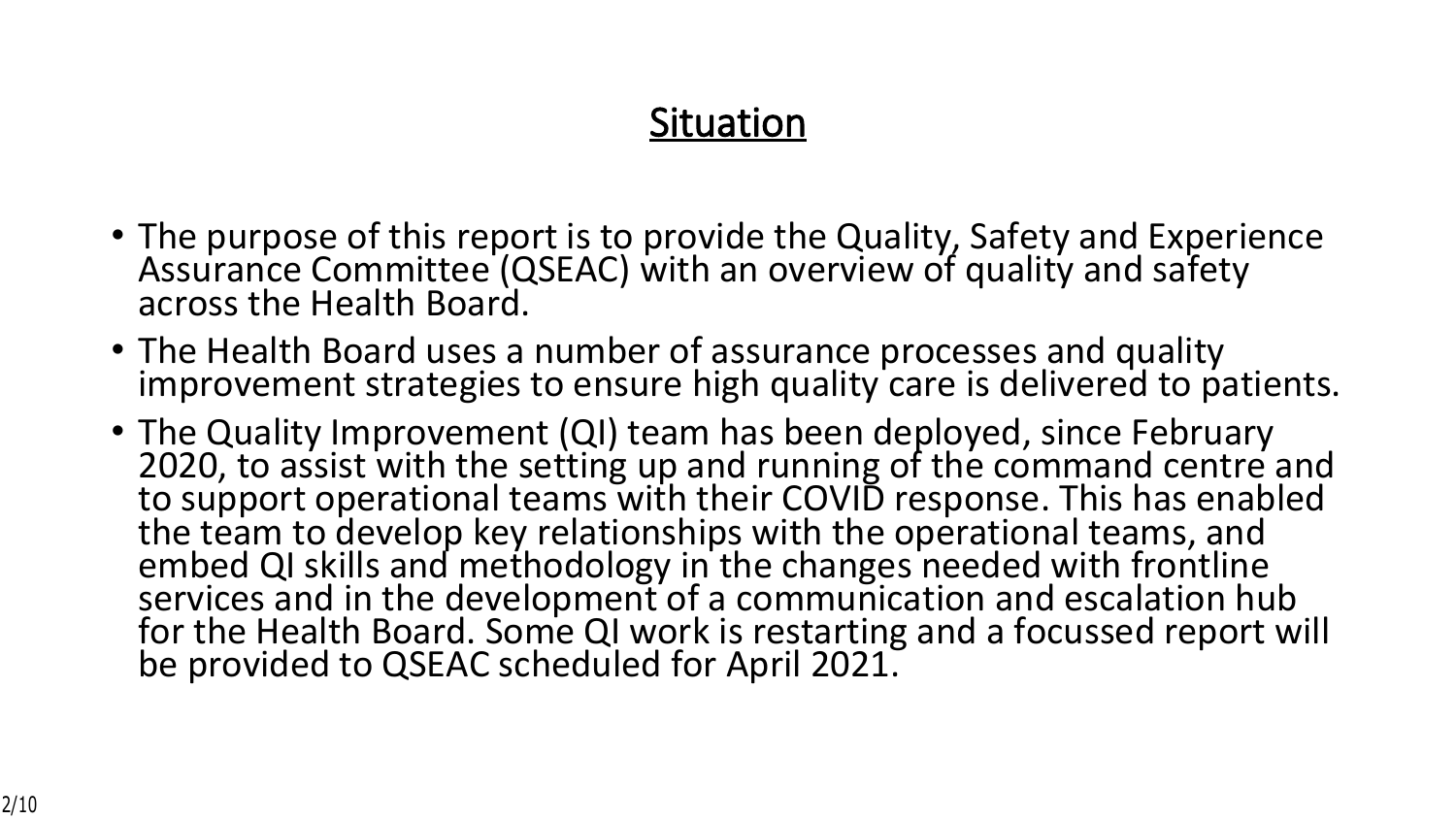#### **Incident Reporting**



In November and December, 2,804 incidents were reported of which 2,429 were patient safety related. These figures are consistent with previous months

#### **Number of Pressure Ulcers**

■ Avoidable ■ Not Recorded ■ Unavoidable





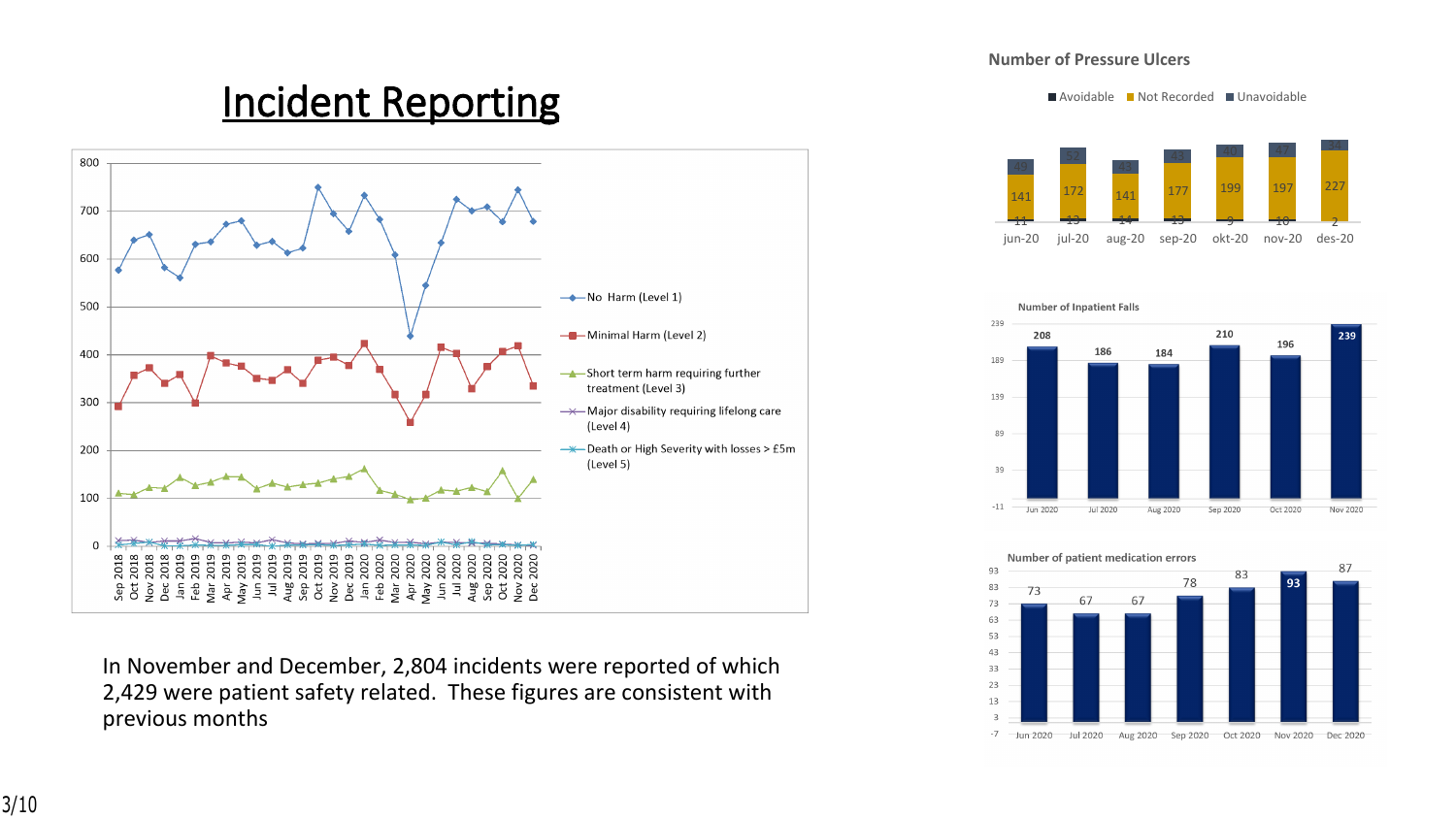#### **Serious incidents**



Between 1st November and 31st December 2020, **16** serious incidents were reported to Welsh Government (WG); Under 18 Admission to an adult Mental Health Inpatient setting was the highest reported category (a formal quality panel has been arranged with the directorate to explore this further).

|                                | Q1             | Q <sub>2</sub> | Q3             |
|--------------------------------|----------------|----------------|----------------|
| Absconded patient*             | $\Omega$       | 1              | $\mathcal{P}$  |
| Pressure Damage*               | $\Omega$       | $\mathcal{P}$  | $\mathfrak{p}$ |
| <b>PRUDIC</b>                  | 1              | $\Omega$       | 1              |
| Retained foreign object        | $\mathbf{1}$   | 1              | 0              |
| Patient Fall (serious harm)    | 1              | 3              | 8              |
| <b>Suspected Suicide</b>       | 1              | $\mathcal{P}$  | $\Omega$       |
| <b>Unexpected Death</b>        | $\mathfrak{p}$ | $\mathfrak{p}$ | 6              |
| Neonatal/Perinatal Care        | $\mathfrak{p}$ | $\Omega$       | $\Omega$       |
| Wrong site surgery / procedure | $\mathfrak{p}$ | 1              | $\Omega$       |
| Under 18 Admission*            | $\Omega$       | 0              | 10             |
| Other                          | $\Omega$       | 1              | $\Omega$       |
| Total                          | 10             | 13             | 29             |

\*not reportable – temporary change in SI reporting during first wave, requirement to report reintroduced. However, reporting requirements have recently changed in view of second wave pressures

Update 4th January 2021 - NHS organisations only need to report the following serious incidents to the Delivery Unit:

- all never events
- in patient suicides
- maternal deaths
- neonatal deaths
- homicides
- incidents of high impact / likely to happen again including child related deaths (for local decision)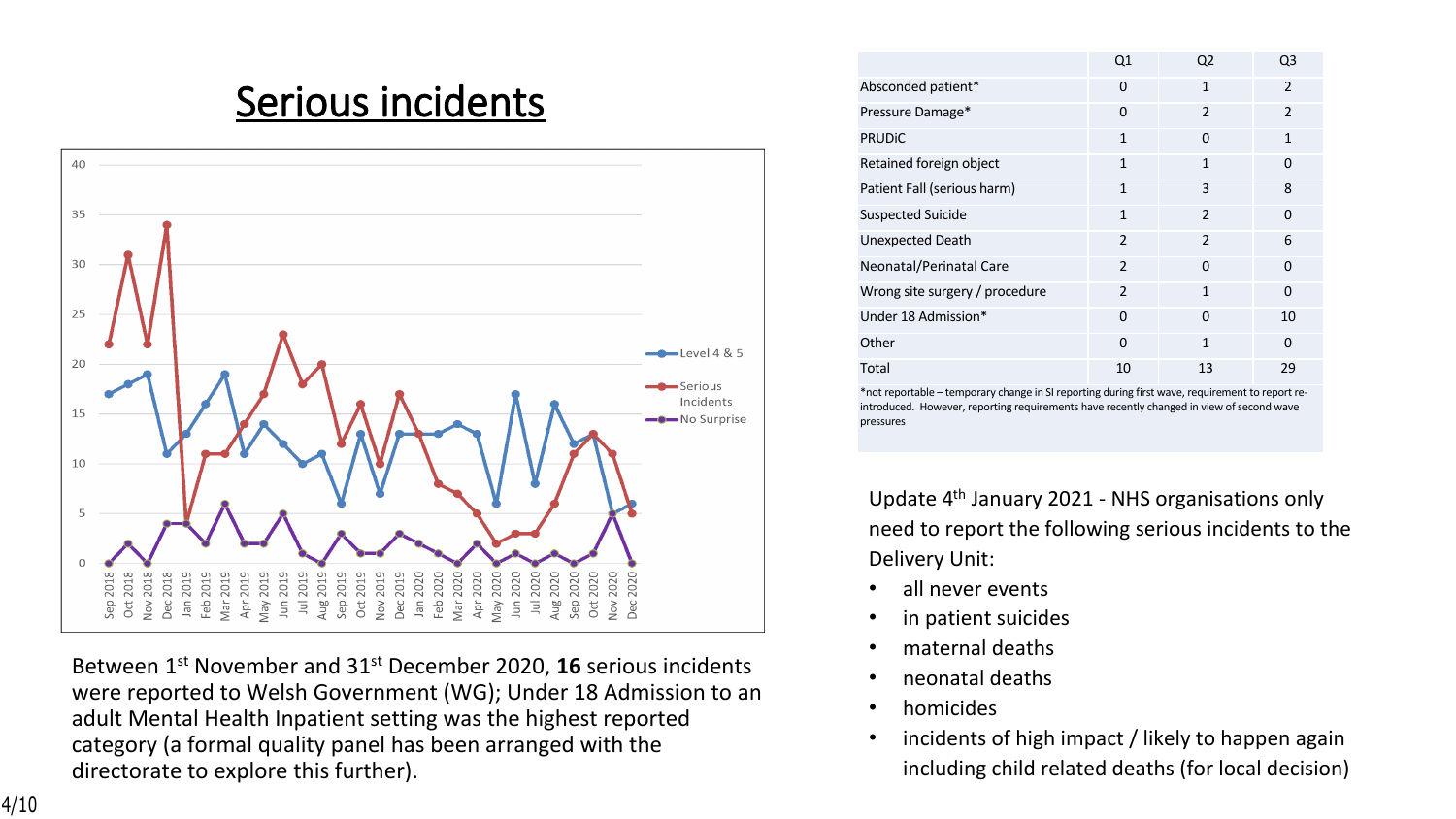### **Risks and Mitigation Patient Safety Incidents**

- Scrutiny of all incidents reported are undertaken by the Quality Assurance Information System Team on a daily basis. Reports of themes and trends in reporting are provided to the Head of Quality and Governance, Assistant Director of Nursing, and Associate Medical Director.
- For patient safety incidents where there has been major or catastrophic harm, a rapid scrutiny of the incident is undertaken by the Patient Safety Team with liaison with the Triumvirate and Service Teams.
- The Health Board continues to undertake proportionate and timely investigation of all incidents where there has been harm, with an escalation process to the Director of Nursing, Quality and Patient Experience in place should there be delays in completion of the investigation.
- Improvement and Learning Action Plans are developed and implemented within Directorates in response to the findings of the investigations.
- The learning from serious incidents is shared with the Listening and Learning Sub-Committee.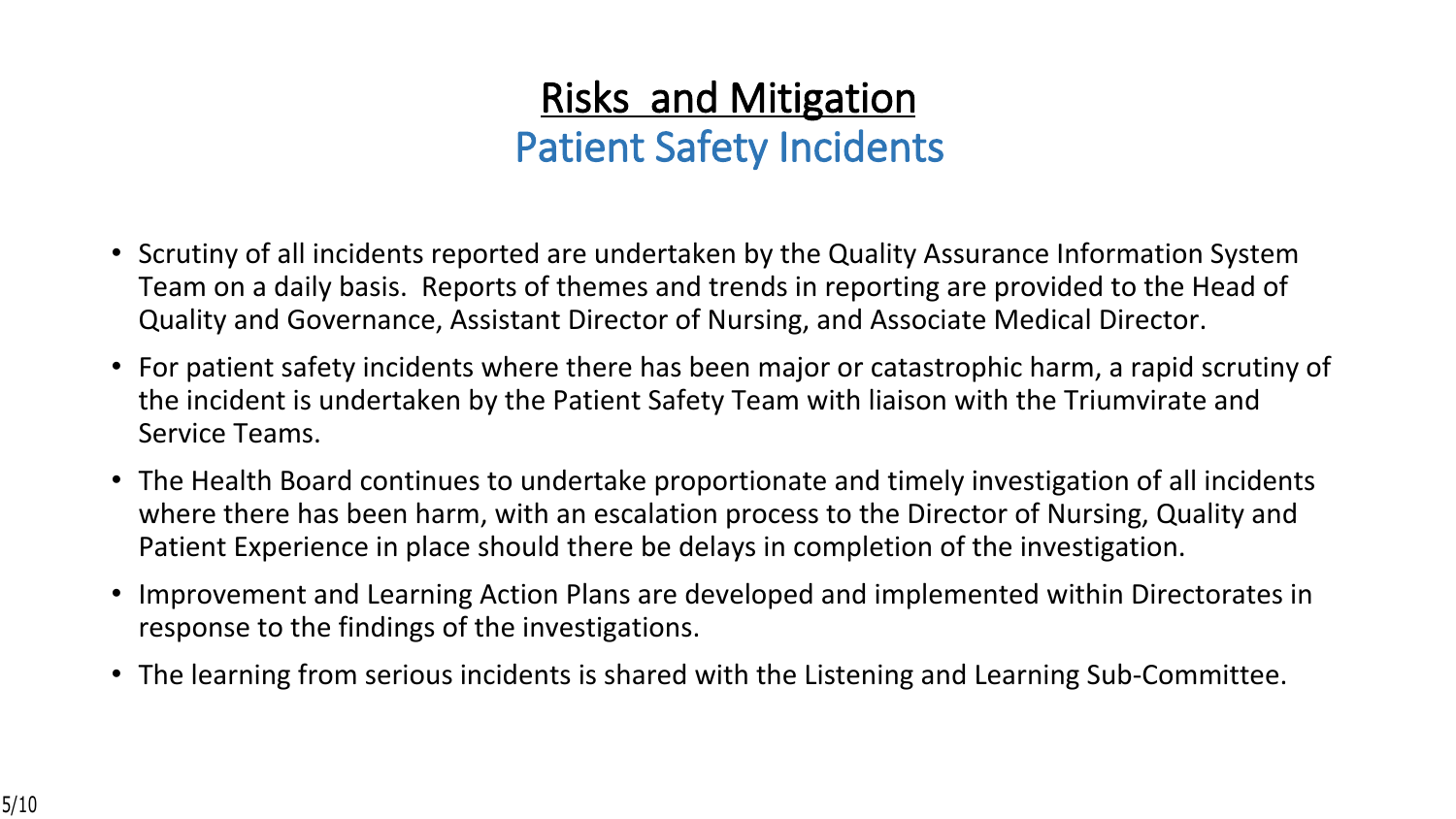#### **Situation**

#### **Focus on COVID-19 related complaints and enquiries**

- Since March 2020, the Health Board has received 1023 contacts from members of the public in relation to COVID-19.
- 46% of these were managed as enquiries, 21% were managed as Early Resolution cases and 33% were Managed Through Putting Things Right (MTPTR).
- The majority of contacts are in relation to communication, appointments, clinical treatment/assessment and test/investigation results.
- The top specialties complained about (yearly to date) are Orthopaedics, (50% MTPTR), Primary Care (25% MTPTR), Medicine, Urology and Surgery (collectively 25% MTPTR).
- Of these cases, only 11% required an investigation, with 0.6% (2 cases) graded as Major (Grade 4).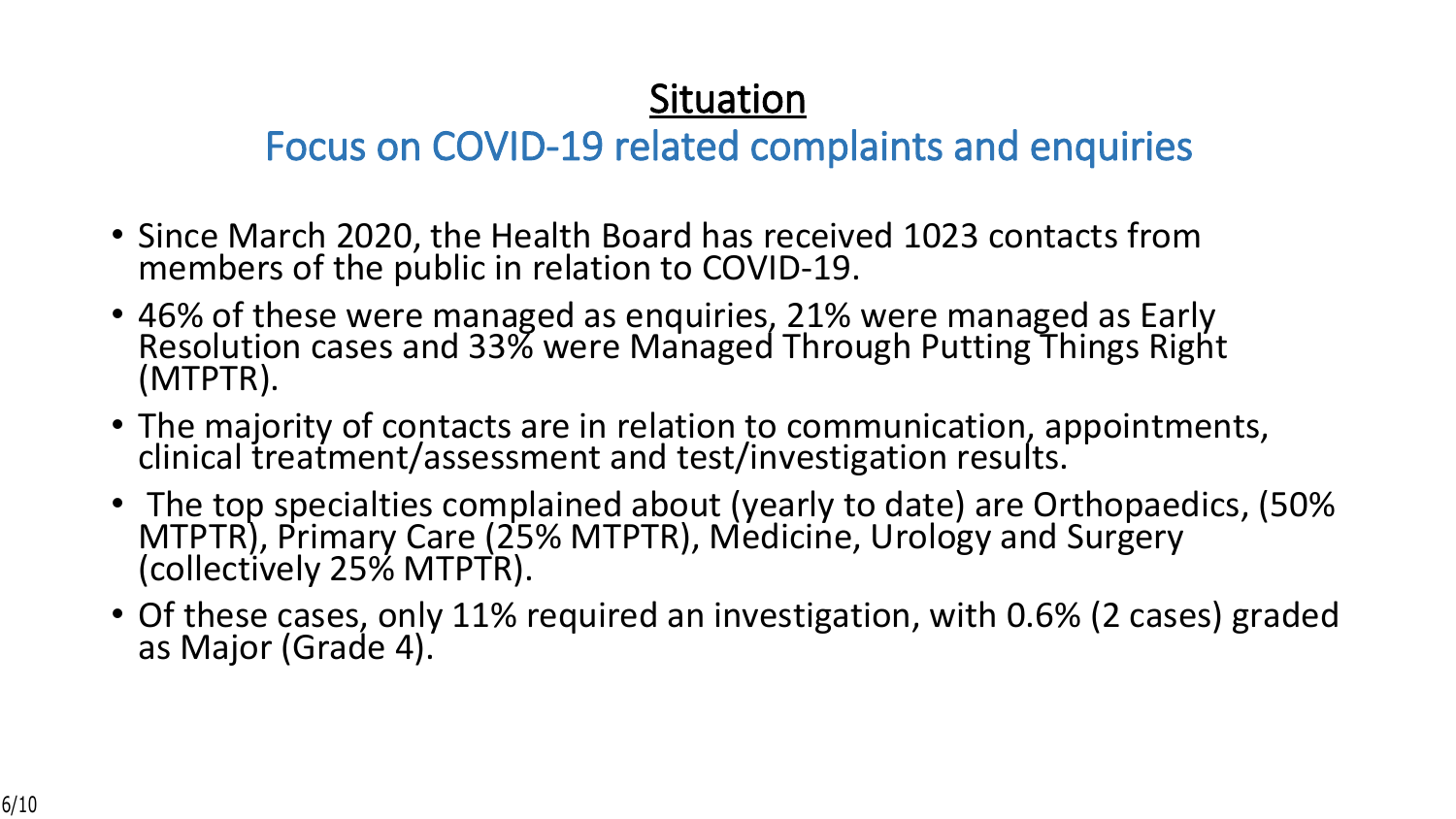#### **Complaints Trends re COVID-19**



Comparing the number of complaints received in 2019 to those received in 2020, there has been a 10% increase.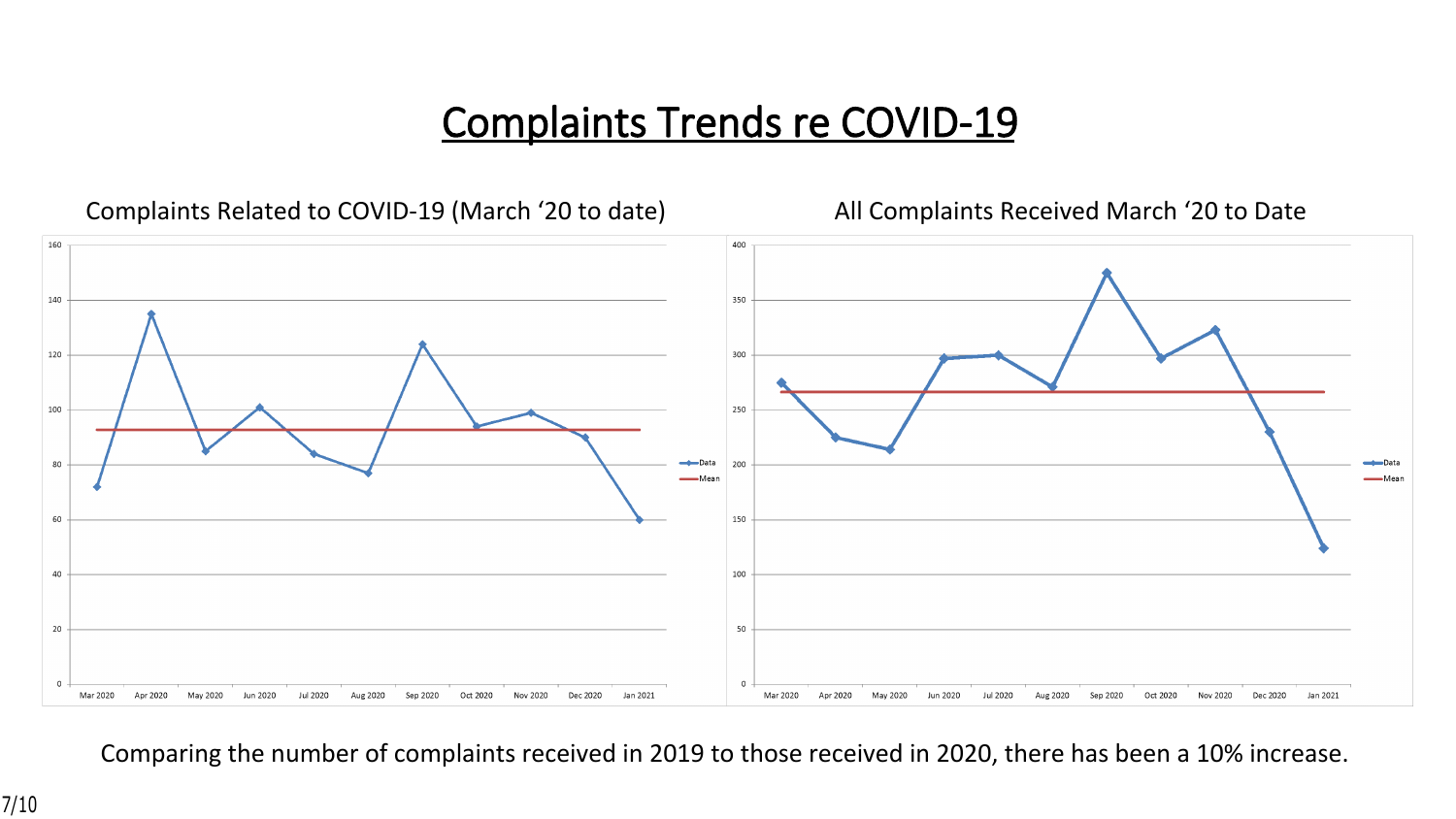# **Complaints Trends re COVID-19**



Although the Health Board received an increased number of grade 4 (major) complaints in 2020, only 2 of these were in relation to COVID-19.

All of the serious complaints (grade 4 (major) and 5 (catastrophic)) received in 2021 are in relation to COVID-19. This situation will need to be closely monitored as, if the grading of the complaints remains the same on closure (i.e. if the investigation upholds the complaints raised), then the Health Board will have received nearly 50% of its average number of grade 5 complaints for a year in the first month.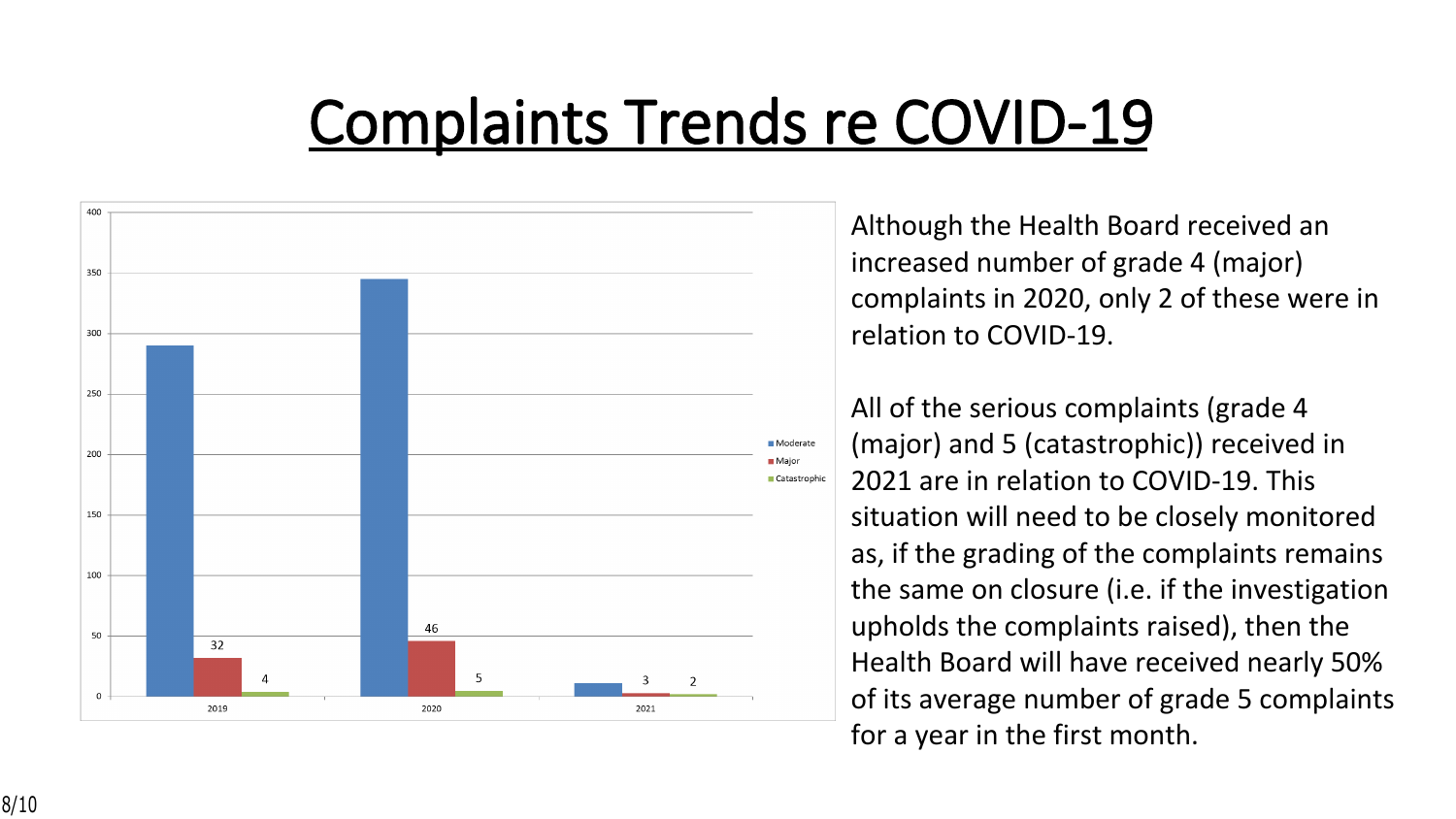#### **Risks and Mitigation**

**Focus on COVID-19 related complaints and enquiries**

- All complaints are triaged on receipt.
- Datix has a specific COVID-19 question which requires completion when the complaint file is created to identify any complaints which involve any aspect of COVID-19.
- Close working with Directorates and Legal Services / Quality Assurance and Safety Team to ensure robust and appropriate investigations are undertaken.
- Regular audits and reports are undertaken and presented to Senior Team.